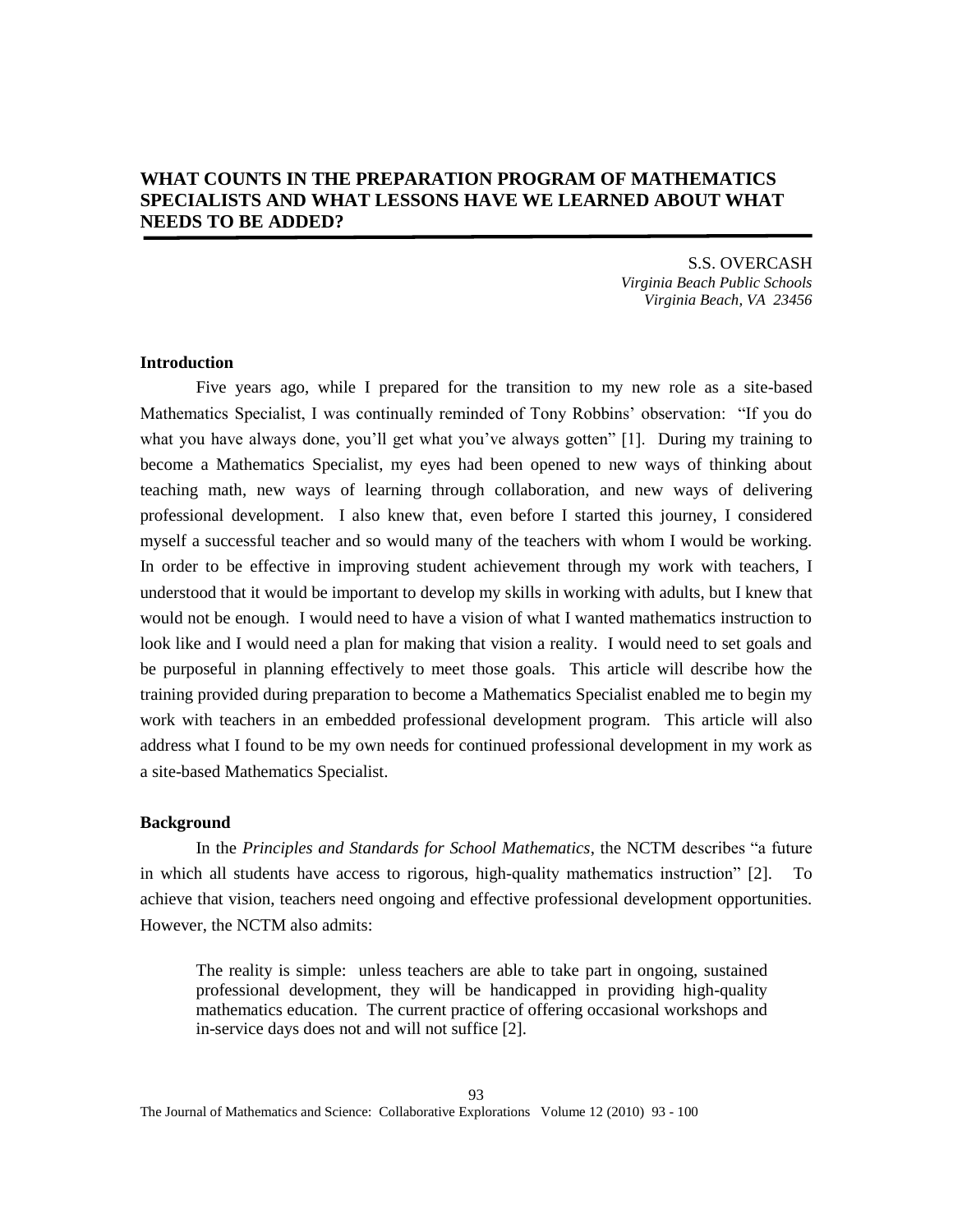As a Mathematics Specialist searching for a guiding vision for working with teachers in sitebased, job-embedded staff development the NCTM once again advises:

Imagine that all mathematics teachers continue to learn new mathematics content and keep current on education research. They collaborate on problems of mathematics teaching and regularly visit one another's classrooms to learn from, and critique, colleagues' teaching. In every school and district, mathematics teacher leaders are available, serving as expert mentors to their colleagues, recommending resources, orchestrating interaction among teachers, and advising administrators [2].

Mathematics Specialists provide site-based and in-depth learning experiences for individuals, grade-level groups, and vertical teams which are ongoing, reflective, and close to classroom practice [3]. Schools and school systems have provided professional development for in-service teachers, as well as mentoring programs for new teachers, but these programs have not been reported to be successful in providing for lasting change. The Virginia Mathematics and Science Coalition's "Mathematics Specialist Task Force Report" explains that these programs are not of sufficient duration and often they do not reach all teachers in a school [4]. Instead, administrators and teachers call for ongoing support for teachers "as they move through the continual changes encountered on their journey" of professional growth [4].

### **The Importance of Data**

The definition of a Mathematics Specialist lists one of the seven functions as "interpreting data and designing approaches to improve student achievement and instruction" [5]. One goal would be to use data to guide instruction and also to evaluate at the school level if what we were doing showed a positive effect. While the emphasis on content-focused and data-driven program planning was an important part of the preparation program, I realized that a framework for using data efficiently and effectively had been missing when I went through the Leadership courses. What I discovered was that, even in a school with a dedicated full-time staff member to work with data, I found myself overwhelmed with the amount of data and the amount of time required to make sense of it for planning in a timely manner. When I was invited to participate on the instruction team for a Leadership III class in my fifth year as a Specialist, I was introduced to *The Data Coach's Guide to Improving Learning for All Students* [6]*.* The procedures and tools included in the guide proved to be excellent resources for identifying student learning problems and organizing data. Additionally, the guidelines for working with data teams have proved beneficial in helping teachers to move past excuse making and blaming to taking responsibility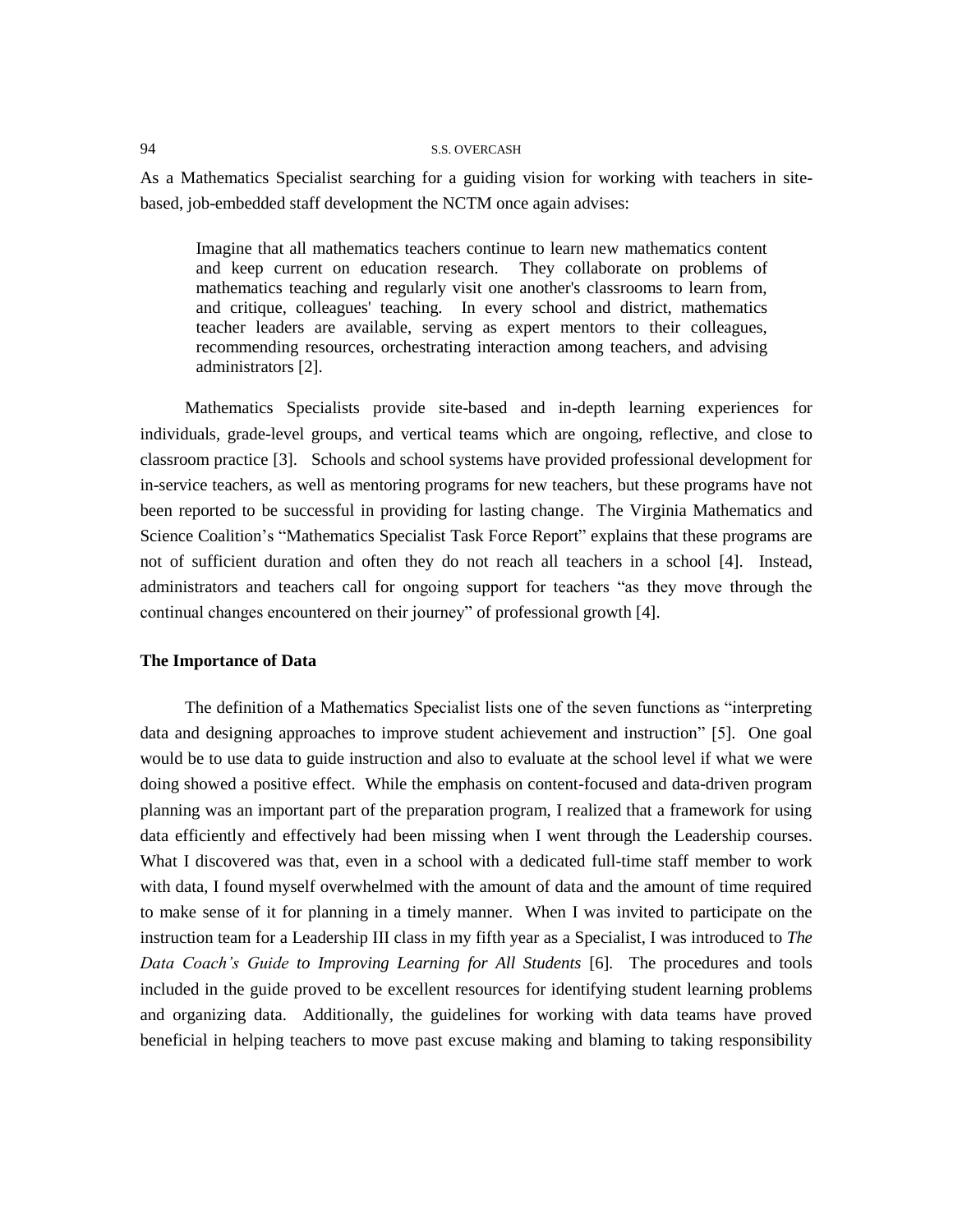and collaborating to solve problems. This new resource should prove to be a valuable addition to the preparation program for Mathematics Specialists as they develop skills in interpreting and using data when working with teachers to improve student achievement.

### **Provide Ongoing Support for Teachers**

As a site-based Mathematics Specialist, I wanted to provide ongoing support for all of the teachers in my school. I did not want to be seen as someone who only worked with struggling teachers. I wanted to cultivate the idea that learning is a lifelong process and that professional educators are continually improving their practice. Another goal would be to meet regularly with all teachers in grade-level teams and in across-grade-level groups. During these meetings, we would focus on content, pedagogy, and using data to guide instruction. I would use these meetings as the backbone of my program of professional development to provide a common base of knowledge and experience. My plan included monthly meetings with grade-level teams during common planning times and quarterly across-grade-level team meetings that would meet during time after school created out of a flexible scheduling option. The support of the building administrator proved crucial by adding value to these meetings through her attendance and participation. I felt confident that the training I had received in content and pedagogy during my preparation program would prove beneficial in my work with teachers during these meetings.

# **Developing a Professional Learning Community**

As a site-based Mathematics Specialist, the advantage of working with teachers over time to develop their content and pedagogical knowledge and to provide opportunities for personal reflection on their practice in professional learning communities was a new way of doing things, but one that I had successfully and personally experienced in the preparation program. A goal would be to provide those same types of experiences for the teachers in my school that I had found in the classes for preparation to become a Mathematics Specialist. I wanted to facilitate the development of a professional learning community that would focus on research and best practices while developing content and pedagogical knowledge over time. I realized that my knowledge of establishing and nurturing a professional learning community was limited to being only a participant. In order to facilitate a professional learning community, I used the resources and guidance from the National School Reform Faculty (NSRF): "…professional development initiative that focuses on developing collegial relationships, encouraging reflective practice, and rethinking leadership in restructuring schools—all in support of increased student achievement" [7].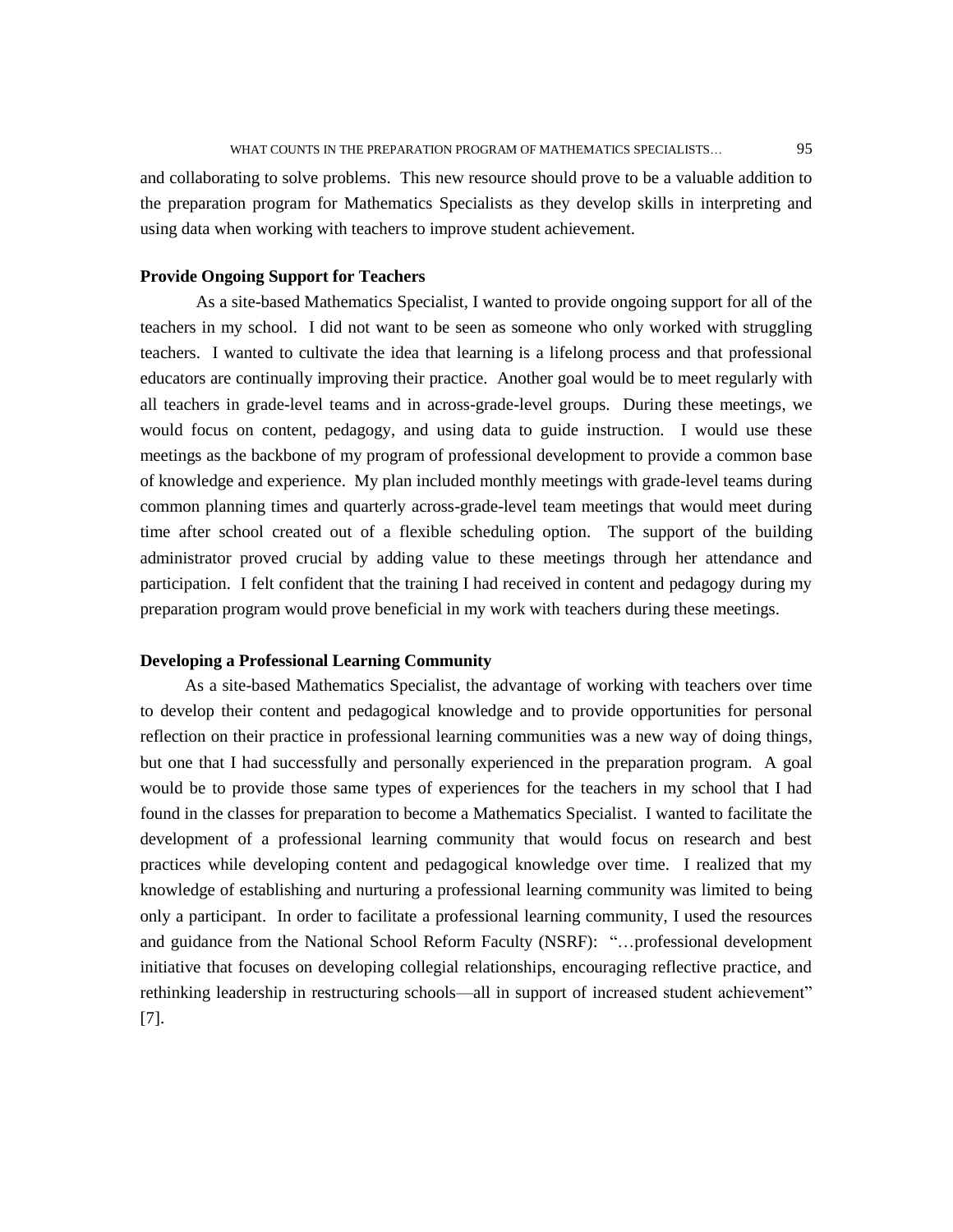I found further resources and guidance for the use of protocols in *The Power of Protocols* [8]*.* Additionally, Iverson recommends promoting a Professional Learning Community (PLC) with the following statement:

If schools are to be successful in nurturing professional learning, they must discard the common view of staff development as a series of events in which teachers act as passive recipients of knowledge. The notion of continuous intentional professional learning is based on a constructivist view of teachers' attempts to make sense of their practice by continual exploration of that practice in jobembedded settings [9].

Whether as a resource for personal professional development among Mathematics Specialists or in working with teachers at the school level, explicitly promoting the knowledge and skills necessary to facilitate a professional learning community would add to the preparation program for Mathematics Specialists.

# **Teacher Beliefs**

I soon realized that working with teachers over time required a different set of leadership skills than I had used previously when presenting at conferences or even in one-shot professional development classes at the district level. I started revisiting the *Developing Mathematical Ideas* (*DMI*) materials used in the content classes for preparation, hoping the facilitators' guides would provide a framework for my work with teachers that would move us toward changing beliefs and the way teachers looked at how students learned [10]. I started wishing that, during my preparation, using case studies and videos as effective tools to lead professional development had been made more explicit. I realized that "mathematics teacher-leaders must themselves engage in ongoing learning and professional development" [2].

Additionally, as a part of the data gathered for the National Science Foundation (NSF) grant through which my position was partially funded, teachers completed a beliefs survey at the beginning of our work together and at the end of each school year during the project. One goal would be to move teacher beliefs along the continuum from a traditional approach to teaching mathematics to a constructivist or reform approach. As reported by Pat Campbell in a presentation at the "What We Have Learned Symposium" in December 2009, the results of the survey data from the schools that participated in the NSF project did show teachers moving away from a traditional belief system about teaching mathematics. However, the data did not show teachers embracing a reform or standards-based belief system. I had facilitated conversations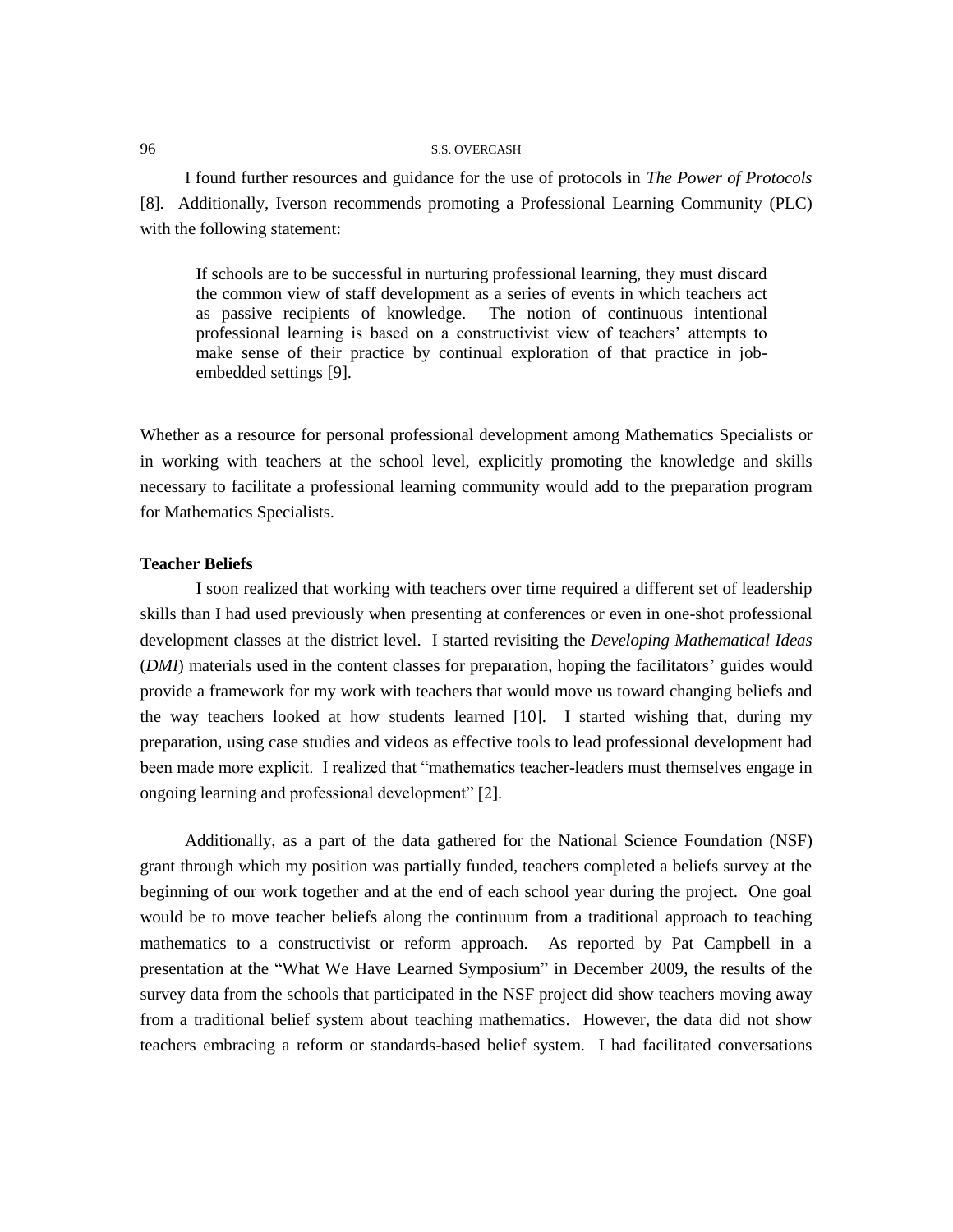### WHAT COUNTS IN THE PREPARATION PROGRAM OF MATHEMATICS SPECIALISTS... 97

with teachers and administrators each year after the completion of the beliefs survey. I had embedded the belief statements into grade-level and across-grade-level professional development I created and facilitated with my teachers. I had shared journal articles with my teachers that described learning experiences that utilized best practices described in the belief statements. Even when our participation in the research grant was concluded, the teachers asked that we continue the practice of annually reviewing our beliefs so I knew we had opened up conversations around beliefs. However, I had to admit that I had not been explicit about how our beliefs affect classroom instruction and wondered how I could move teachers in this critical way toward changing their practice as a result of adopting new beliefs. I realized that my leadership skills in changing beliefs were lacking. I knew that if I could not affect teacher beliefs, change in practice risked being superficial and short term. I wondered if there were materials available that would provide a framework for professional development designed to move teachers through a process of constructing a belief system. Iverson describes the scope of this challenge:

One lesson learned is that being a provider of the professional development that will lead to the necessary changes requires new skills and knowledge for the mathematics specialist. Armed with improved content and pedagogical knowledge acquired in university classes, a mathematics specialist will face the challenge of transforming the beliefs, knowledge and habits of practice of both individuals and organizations [9].

I knew that my experiences in the preparation program had changed and clarified my beliefs toward how students learn, but I realized my training had not prepared me for the task of leading others to make similar changes during our work together. I reflected on the experiences that had led to my strong belief in a standards-based approach to teaching mathematics and wondered how I could provide similar experiences for teachers. One idea shared by Pat Campbell at the Symposium would be to use a model of instruction with teachers that incorporates a "stepping in, stepping out" model. The need to be explicit with teachers as a part of modeling, co-teaching, and coaching practice or during professional development opportunities might be helpful in making a connection for teachers between their experiences and their beliefs. I knew this skill was one I needed to explore and acquire as a part of my leadership repertoire.

### **Strengthening Leadership Skills**

As a school-based Specialist, I would need to provide leadership in a variety of ways and would need to develop a variety of leadership skills. Even after nine hours of graduate-level Leadership courses, I realized I still needed to add to my knowledge and skills. As a schoolbased Specialist, I needed to find opportunities to strengthen my skills working with adult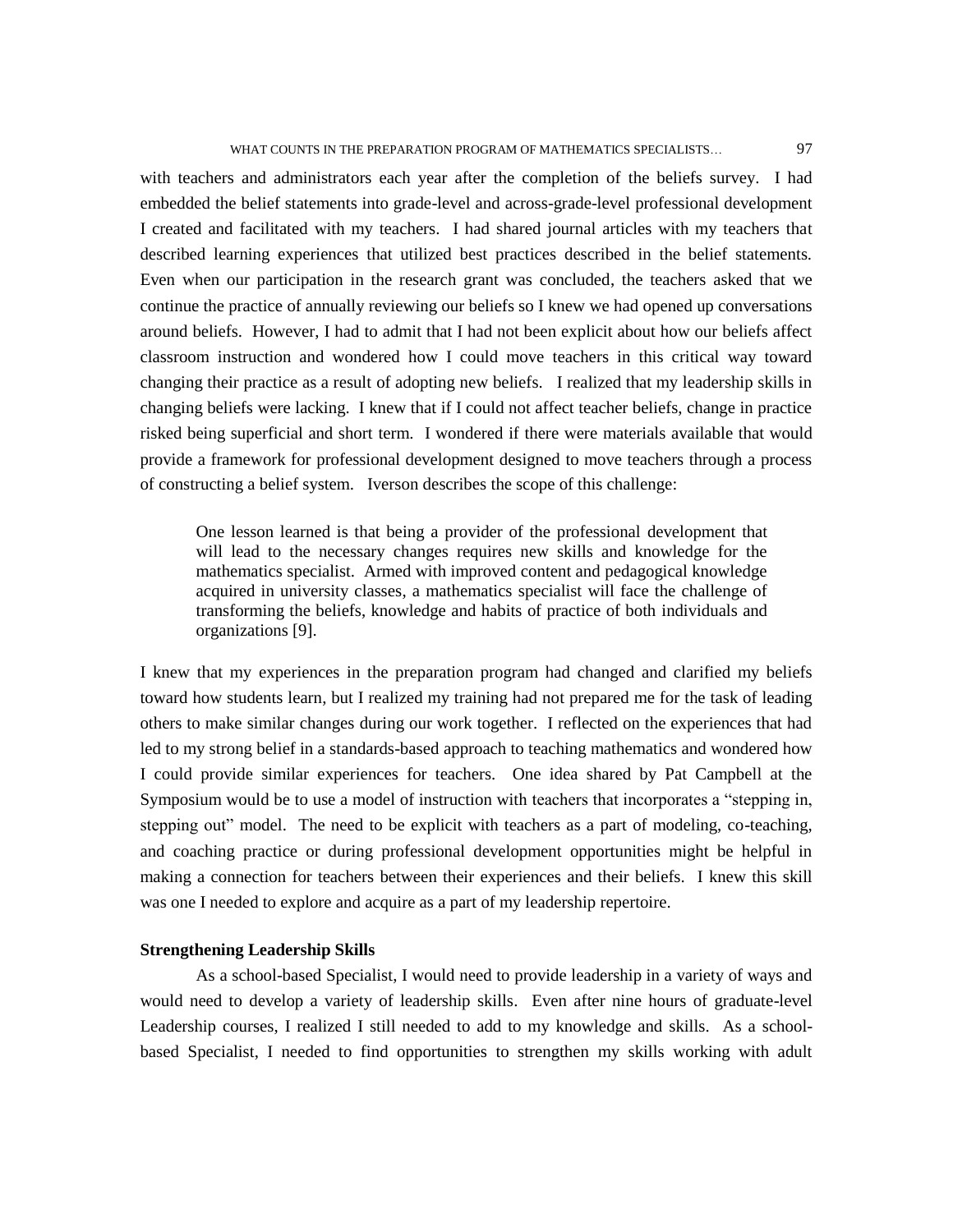learners. While the study of West and Staub's *Content-Focused Coaching* provided a successful model for working with individual teachers to improve their practice, what I needed was additional training in providing differentiated coaching for individual teachers [11]. As a Mathematics Specialist, I would need to be able to "demonstrate the ability to identify teachers' individual professional development needs, and individualize staff development efforts to include both formal and job-embedded professional learning experience" [6]. One goal would be to provide differentiated instruction for individual teachers. I found *Differentiated Coaching: A Framework for Helping Teachers Change* to be an excellent resource and would recommend adding it as a topic for discussion during the leadership training [12].

### **Balancing the Needs of Individual Teachers with School Structure**

Trying to balance the needs of individual teachers with the need to make changes to an organization proved to be a daunting task. One goal was to balance my work with individuals with my work with grade-level teams and my work with across-grade-level groups. However, I found myself searching for some guidelines on what a good balance would be. Iverson describes a threshold model for professional development that parallels the work of reading specialists based in schools. From the description of the components of appropriate professional development to the development of individual knowledge leading to student-focused collaboration, this model seems to provide a good framework for Mathematics Specialists and would be a good addition to the preparation program. Additionally, the description of the various dimensions and the idea of a threshold model that moves the organization forward clarified for me how the work of Mathematics Specialists with various groups and in various capacities can work together to meet the common goal of promoting student achievement [9].

### **Looking Back, Looking Forward**

After working as a school-based Mathematics Specialist for five years, revisiting my preparation program was a good opportunity to reflect on what was helpful and what I found I needed on the job. The exposure to programs such as *DMI*, Cognitively Guided Instruction, and QUASAR provided models for professional development that I have found useful in my work. The exposure to and participation in a Lesson Study provided one of the most valuable parts of the preparation program. I would consider using a lesson study approach to the work of the instructors in developing content coursework and then incorporating the "stepping in, stepping out" model described above to make the teaching and coaching moves explicit. Exposure to the resources from *The Power of Two* helped clarify the purpose of and model for an effective coteaching practice [13]. Again, using these materials in a Leadership course and then modeling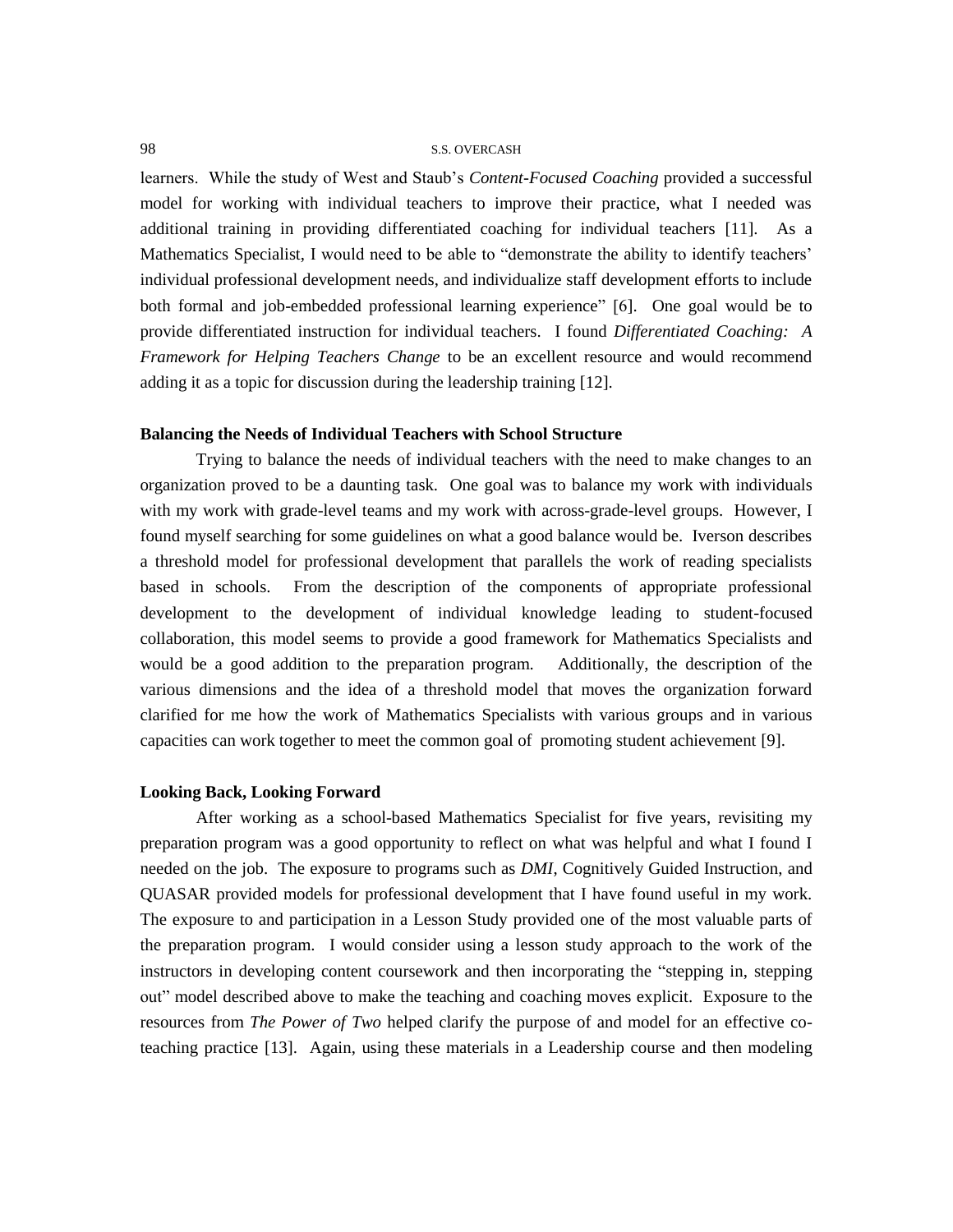and making explicit the characteristics of effective co-teaching would be a valuable addition to the preparation program. The exposure to professional resources in books and journals, along with the sharing of those resources with colleagues, added tremendously to my knowledge base as well as my ability to locate and use resources as needed. With the continued addition of more relevant resources to the literature of coaching, mathematics education, and professional development, I would include even more opportunities for participants to share in study groups, as well as using electronic tools such as blogs or sharepoint sites to share reviews and findings. Additionally, one of the great strengths of the preparation program is the collaboration between various interest groups. At this point in the development of the Mathematics Specialist model, there are Specialists working effectively in schools that can provide insight into the development and refinement of the preparation program and also serve as mentors to Specialists-in-training. While there may not be enough Specialists to serve one-on-one as mentors to pre-service Specialists, perhaps a Teacher-in-Residence model might be a valuable addition to the program. A Specialist working half time in an elementary school and half time as part of the university teaching team could open up new opportunities for improving the preparation program. Fisher's model for a Teacher-in-Residence describes benefits to the district, the university, and also to the preparation program [14].

#### **References**

- [1] "Tony Robbins Quotes," Brainy Quotes; Internet: http://www.brainyquote.com/quotes/authors/t/tony\_robbins.html.
- [2] *Principles and Standards for School Mathematics*, National Council of Teachers of Mathematics, Reston, VA, 2000.
- [3] *Ensuring Teacher Quality: A Continuum of Teacher Preparation and Development*, WestEd Policy Brief, 2000; Internet: http://web.WestEd.org/online\_pubs/po-00-05.pdf.
- [4] "Mathematics Specialists Task Force Report," Virginia Mathematics and Science Coalition Task Force, *The Journal of Mathematics and Science: Collaborative Explorations*, **8** (2005) 5-22.
- [5] "Mathematics Specialists Definition," Mathematics Specialists School and University Partners, *The Journal of Mathematics and Science: Collaborative Explorations*, **8** (2005) 1-2.